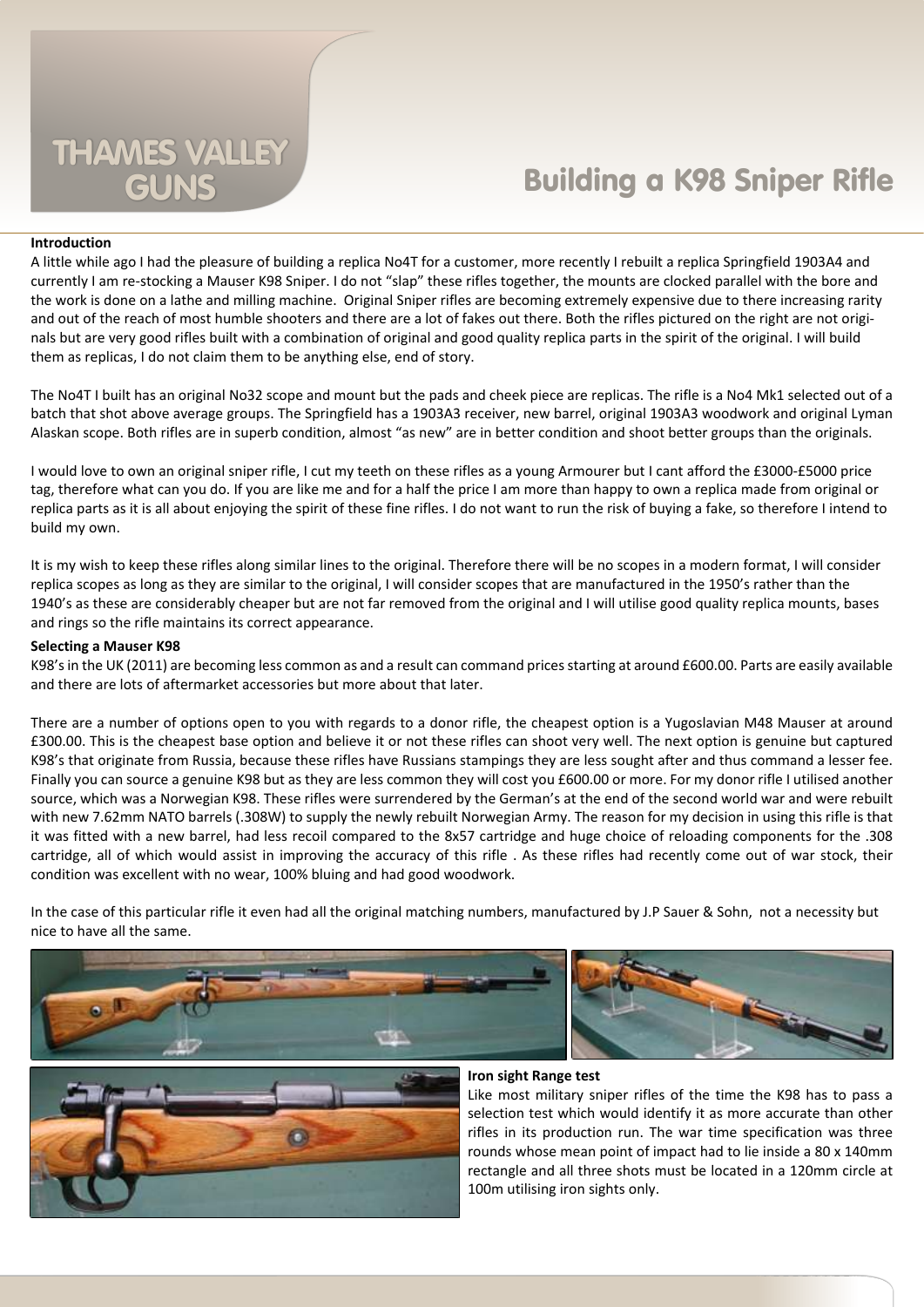# **THAMES VALLEY**

# **Building a K98 Sniper Rifle**

Caldwell

**TIP TOP TARGETS** 

For my test I simplified matters a little by ensuring all three rounds achieve a group no larger than the 120mm circle, that's roughly a 5" group. I used good quality ammunition and shot from a bench utilising a rest thereby removing as many human failures as possible.

The target on the right as depicted in the photograph was shot on a windy day with a 10mph crosswind. I had not zeroed the rifle but achieved the depicted group which was 40mm centre to centre.

## **Next steps - Mount selection**

Accumount in the US manufactures high quality reproductive mounts, they are not cheap but are good quality and therefore are worth every penny. The are various type on offer, LSR (Long side rail) SSR (Short side rail) and the turret mounts. My choice was the LSR mount as it was more efficient than the SSR and looks superior cosmetically and in theory you can remove the scope when not in use. The SSR mount is not a design I intend to fit as the small metal to metal base is more prone to movement which entail loss of accuracy.



The turret mount was another option which has the advantage that you do not need to modify the woodwork to fit them, however that was a not a concern that influenced my decision on this occasion. If funds permit I will build a Mauser utilising the turret mounts at another time, maybe one of the M48's. All of the above mounts are manufactured to take the original 26.5mm scope tube. However Accumounts provides steel inserts with these mounts to reduce the diameter to the modern tube size of 25mm or 1" if you wish to fit a modern scope.



## **Scope Selection**

This is largely down to the size of your wallet. Original scopes are available but you are looking at around £500.00 to obtain one. Magnification varies from x 2.5 to x 4 but mainly x 4 and the scopes only have an elevation drum with windage being adjusted via the mount. Quality may vary depending on the age, source and the scopes previous use. Therefore potentially you can purchase a number of problems, which to rectify will cost you a fair sum of money on top of what you have already spent.

As I said earlier I had no intention of fitting a modern scope, so my research turned to the older Pecar, Zeiss or Habicht Scopes. Being German scopes they provided some heritage and I had two Pecar's in my scope collection that were dated from the 1950's and the 1960's. Magnification was x 4 so the sight picture was going to be similar to the Ajack and Ziess scopes. With the exception of the windage drum and the tubes sometimes being made from aluminium these scopes didn't differ to much from there 1940 cousins. Lens quality was good, tube diameter was 25 or 26mm and there was no nitrogen gas in sight. Therefore I felt mounting this type of scope was in keeping with the spirit of the rifle, would incur little in the way of technical problems and at half the price of an original scope. Please also remember it was my stated intention from the very beginning to make these rifle more accurate than there original cousins. My final choice of scope was a Habicht 4 with a steel 26mm tube and a 32mm object lens as depicted in the R/H photograph above.

# **Trigger selection**

The specification for trigger pressure on a scoped K98 is 1.5 - 2.5kg. As a result there are three options open to you:

- 1. Tune the original trigger.
- 2. Timney trigger unit.
- 3. Huber or Dayton Traister trigger.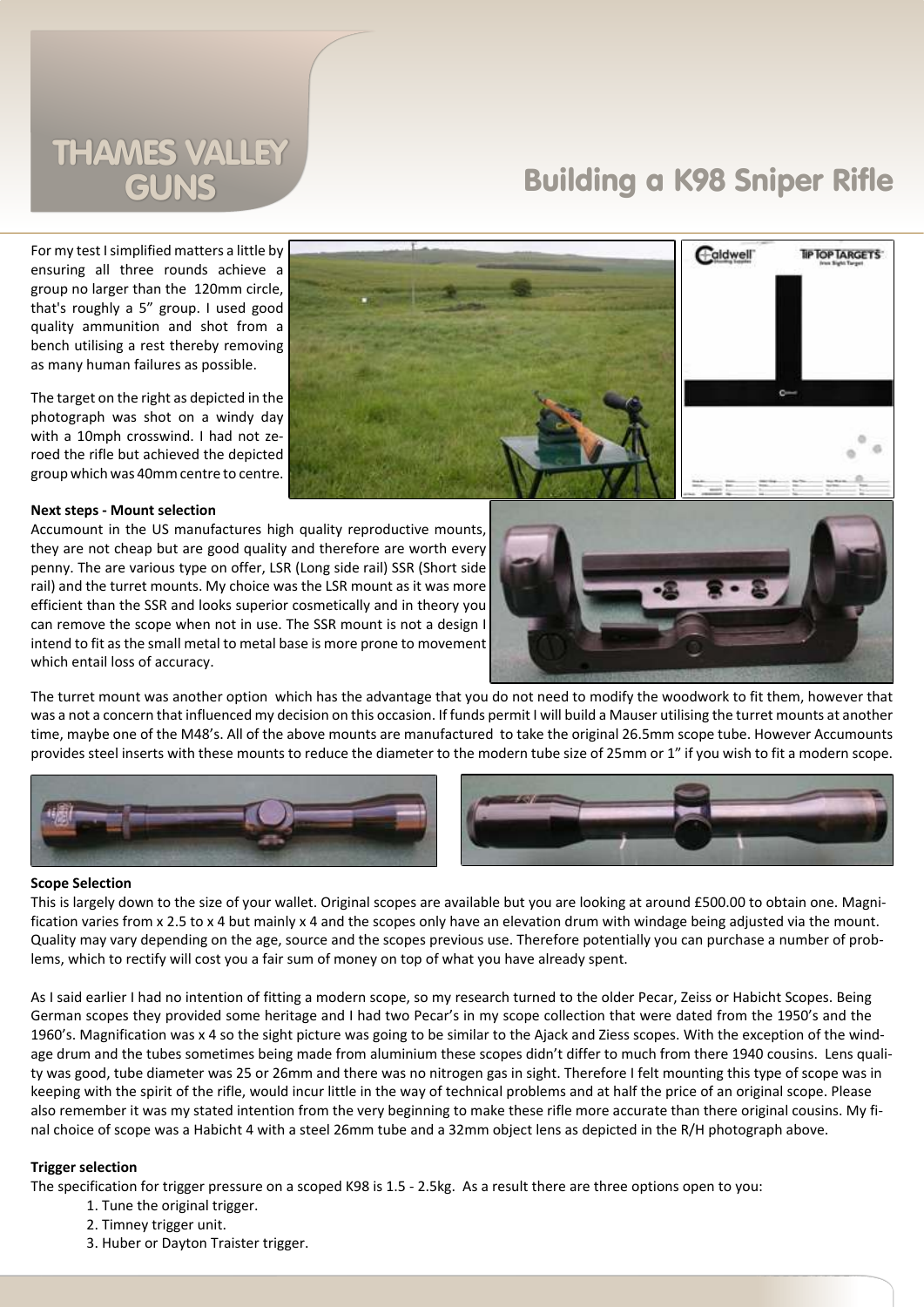# THAMES VALLEY

# GUNS Building a K98 Sniper Rifle

Tuning the original trigger was how the Wehrmacht armourers did it as they never had access to the modern aftermarket options we have have today but there is a limit to how much you can tune the original trigger before it becomes unsafe. The Timney trigger is good and you can achieve some really light trigger pressures, however for this exercise I do not intend to use it as you have to remove to much wood from the stock to accommodate it.

Huber triggers are good and cost around £100.00 in the UK and they are more suitable for this conversion as you only have to remove a small amount of wood from the stock to accommodate them. On this occasion I intend to use the Traister trigger as it slightly less expensive, £70.00 or so, can be set to 15oz but unlike the Huber you have to remove a more wood to get them to function correctly. As I have never used it before, it will also provide good experience as to whether I will utilise it again. The trigger is a simple one for one replacement with the original, using Traister's replacement replacement compression spring and was replaced with absolute ease.



 Adjustment for trigger pull is by altering the screw with the locking nut, again all very neat and tidy and I must say much easier than the Huber design.

# **Fitting the scope base & mount**

Accumount provide the base and mount as a kit with includes the pins, screws, drills and taps and potentially you can "slap" it on with a hand held electric drill. Total horror, this is not a non gunsmithing kit, how do you know the base is parallel with the bore, how do you know that the drill is square to the job? so therefore this job is not for the amateur. Take it to gunsmith or an armourer that knows what he is doing and get it done properly. As an example of why this is not a job for the amateur I measured the drill bit and the locating pins provided. The pins were twelve thou bigger than the drill and as a result they simply would not fit, forcing them would only damage the pins and or the receiver.

Strip the rifle as shown below, degrease, clean and polish the mechanism and then secure it to the bed of a milling machine. The rifle is then clocked to the bed, the base is then drilled and tapped ensuring it is parallel to the bore both in the vertical and horizontal axis. Whilst the main mounting screws have locking screws I still used Loctite studlock to secure the mount as I do not want the base to come loose. I will add that if you use studlock, you cannot remove the screws unless you apply heat. You should consider this, because if you want to remove the base in the future then you will be better using a grade of loctite like 243. The original mounts were numbered to the rifle and I'm unsure whether to continue the practice. This mount is matched to this particular rifle but I am concerned if this will be perceived as a attempt at producing a fake. My solution is to number the mount but to add TVG (Thames Valley Guns) before the serial number. All my restored rifles are stamped TVG as proof of my work but usually on the woodwork so this is a good alternative and does not cause any confusion as to the rifles origin.



# **Woodwork**

The stock has to be relieved to accept the scope mount so therefore a small amount of wood has to removed from the left hand side of the stock as seen below. Ensure this is done correctly, there should be no metal to wood contact with the scope base, otherwise when you fire your first shot a chunk of wood will fly off - be warned. Secondly it should be noted that the woodwork fitting for the LSR and SSR base is considerably different with more wood having to be removed for the LSR base. The receiver should be in contact with the stock between the tang and the large ring but the barrel should not touch the stock until reaches the bayonet lug bracket and the front band. You may also note in the picture below the wood work is darker. This is how it should be, not white as in previous pictures.



These are military rifles and white or light coloured wood may be nice for the target shooter but is not tactical and for a Sniper, a death sentence.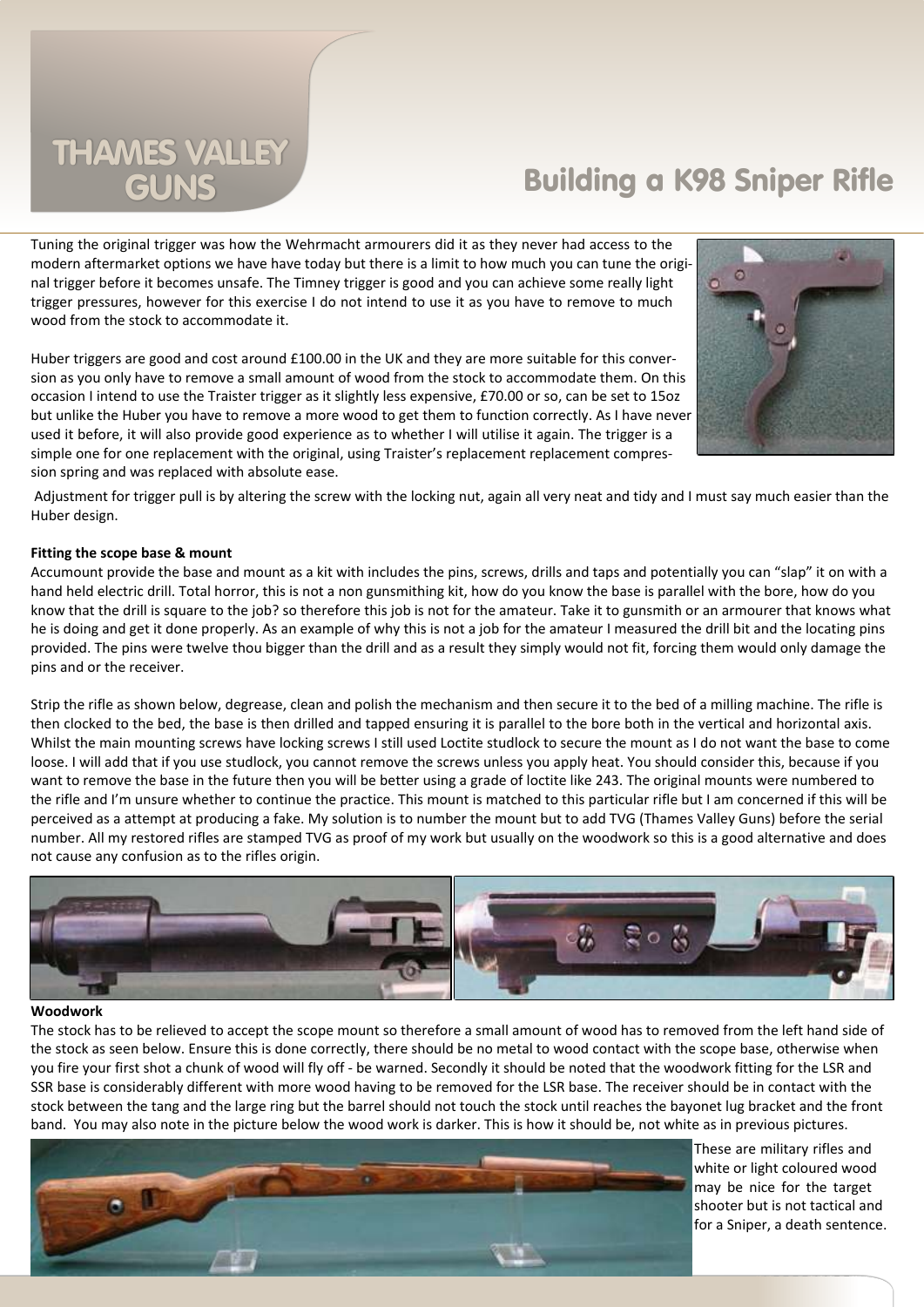# **Building a K98 Sniper Rifle**

## **Bedding and Crowning**

I have made it clear from the beginning that I plan for all my Sniper rifles to be more accurate than the originals therefore I have every intention on bedding the action and crowning the muzzle. Both processes are discreet as I do not want to distract from the original profile of the rifle, but if you look closely you can definitely see the work.

I bed in two areas, around the recoil lug and around the tang. Like the Enfield No4 the K98's barrel does not float, however there should be no wood contact between the the rear of the barrel (chamber) and the bayonet stud and the front barrel band. Bedding the action ensures a perfect fit and minimises any movement so ensuring consistency between shots.

Mauser muzzles have a round crown which is typical of the era. As these are military rifles it is not uncommon for the crown to be damaged and so therefore I add a small 11° crown which will guarantee an equal dispersion of gas from around the muzzle.

#### **Building the Rifle**

Once the rifle had been bedded it was simply a matter of rebuilding the rifle correctly and finishing the stock. I had ordered a replacement handguard from Europe as my stock and handguard were not matching. You can identify this by looking at the front sling/barrel band and the handguard and stock not aligning. There are two solutions, purchase a new longer handguard or purchase a longer spring clip and adjust the stock so the two are parallel, the latter is far more difficult to achieve and requires considerable skill if done by hand.

My stock had been refinished previously by someone else, whether it was the Norwegians or buy someone privately I do not know but it was very light almost white in colour so therefore I wanted to apply a slightly darker stain to bring it into line with the rifle stocks of the period with the final finish being done with a matt oil.

Assemble of the rifle is fairly standard with no special fitting or tuning required as I have fitted an aftermarket rigger. I headspaced the rifle and check the firing pin protrusion to ensure there were no problems and once the action is secured into the woodwork I function check the mechanism to ensure the rifle feeds and extracts correctly. Final check is the operation of the trigger and safety catch, because I have had to remove some wood, ensure the trigger doesn't bind or when you release the safety, the sear is not released.



#### **Lead**

If you want the best accuracy out a of a classic rifle you must measure the lead. Military rifles where of this period were functional, efficient working tools, not precision instruments and therefore the lead can be considerable compared with today's designs. If you reload measure the lead and seat your bullets approximately 0.025 off the rifling. Two words of caution however, never seat the bullet directly on the rifling as this dangerously increases the pressure and secondly ensure the rounds seat correctly in the magazine, too long and they will jam or misfeed.

#### **Scope Alignment**

Most German scopes from the 40's did not have windage adjustment and so therefore adjustment was built into the mount. This adjustment is course so it is best to align the mount to the bore prior to going down the range. Failure to do so even with a scope with windage adjustment could be a frustrating experience as you could be so far out of alignment that it will be a long drawn out exercise and expensive in terms of ammunition consumption to zero.

#### **Range Test**

When I started this conversion, I accuracy tested the rifle for suitability using it iron sights and it achieved a group size of 40mm at 100m, so its fair to say after all this effort the rifle must better that group.